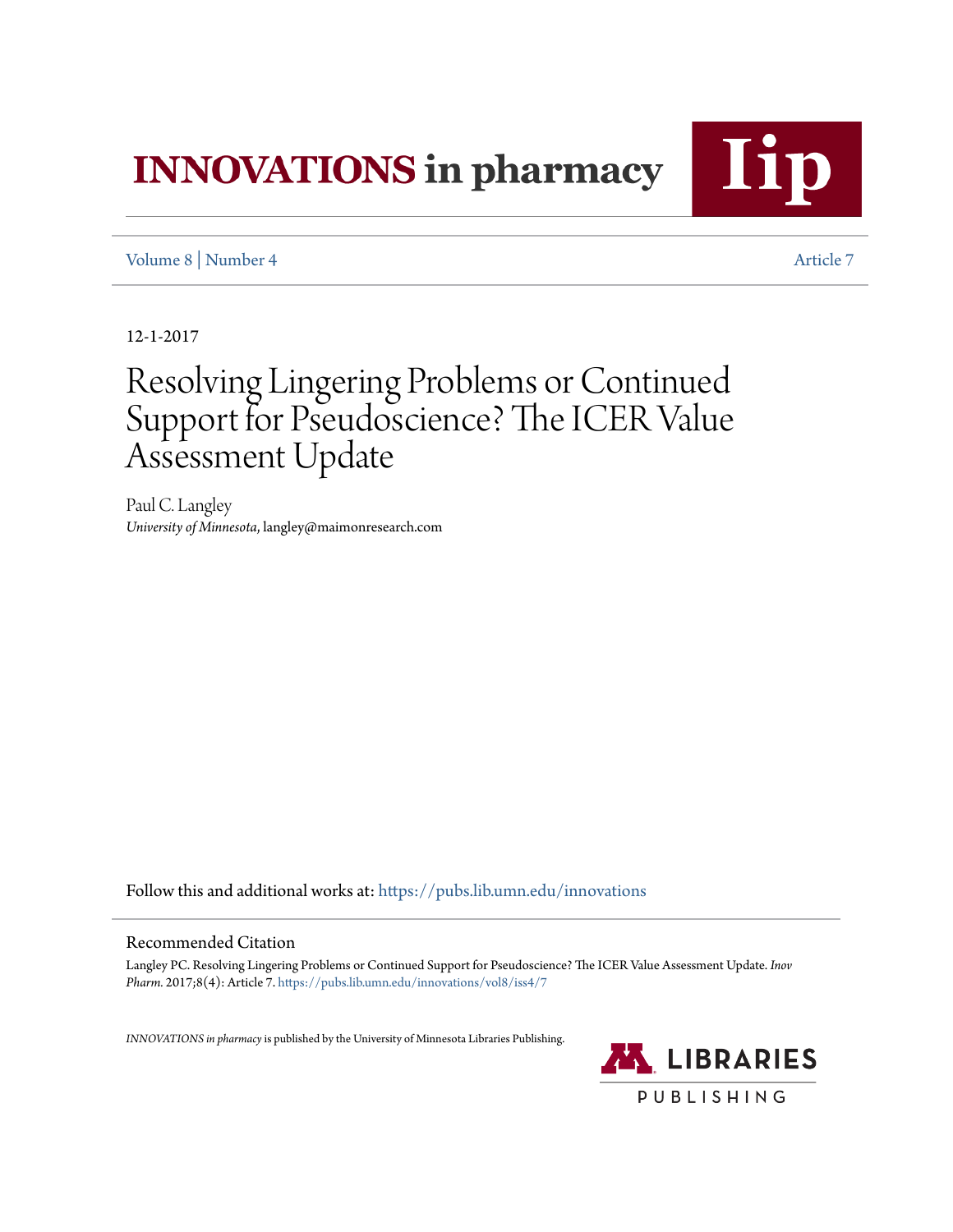### **Resolving Lingering Problems or Continued Support for Pseudoscience? The ICER Value Assessment Update**

*Paul C Langley, PhD Adjunct Professor, College of Pharmacy, University of Minnesota*

#### **Abstract**

*The Institute for Clinical and Economic Review (ICER) released its updated value assessment framework in mid-2017. This included refinements to its conceptual structure and modifications to methods of collecting and assessing evidence. Consequent to this release, a number of authors have commented on the updated value framework, addressing the question of whether the latest framework represents a major revision or merely attempts to resolve lingering problems. The purpose of this commentary is twofold: (i) to revisit what are considered to be fundamental flaws in the ICER value assessment framework and (ii) to question whether or not post-release critiques of the value framework address the fundamental weaknesses in the ICER approach: the absence of credible, evaluable and replicable claims for the benefits and harms of a therapy intervention. The commentary argues that while ICER sees the purpose of its value assessment framework as forming 'the backbone of rigorous, transparent evidence reports' in placing 'scientific methods of evidence analysis at the heart of a clearer and more transparent process' it falls far short of these ideals. Rather, in attempting to replicate in the US health care environment the evaluation framework mandated by the National Institute for Health and Care*  Excellence (NICE) in the UK, the ICER falls into the trap of generating value claims for product impact that fail to meet the standards of *normal science.* 

**Keywords**: ICER, pseudoscience, economic evaluations, imaginary worlds, pseudoscience, simulations

**Conflicts of Interest**: I declare no conflict of interest or financial interest that I or members of my immediate family have in any product or service discussed in the manuscript, including grants (pending or received), employment, gifts, stock holdings or options, honoraria, consultancies, expert testimony, patents and royalties.

#### **Introduction**

Over the past 18 months a number of commentaries have been published in *INNOVATIONS in pharmacy* pointing to the absence of standards that meet the those of normal science for cost-effectiveness and budget impact claims  $1^2$  $1^2$  $1^2$ . This criticism applies both for pharmaceutical products and devices. Modeled claims for product outcomes are presented that: (i) lack credibility, (ii) are not evaluable and (iii) are not replicable. Professional associations such as the Academy of Managed Care Pharmacy (AMCP) and the International Society for Pharmacoeconomics and Outcomes Research (ISPOR), a large number of single payer health system agencies and editors of leading health technology assessment journals, actively encourage and set standards for the construction of imaginary worlds to support claims for cost-effectiveness <sup>[3](#page-11-2)[4](#page-11-3)</sup>. This health technology assessment 'meme' is well entrenched. Over the past 30 years, we have seen the publication of literally thousands of cost-effectiveness

**Corresponding author**: Paul C Langley, PhD Adjunct Professor College of Pharmacy University of Minnesota Director, Maimon Research LLC 5061 North Apache Hills Trail, Tucson, AZ 85750 Email: [langley@maimonresearch.com](mailto:langley@maimonresearch.com)

modeled claims and health care decisions for formulary access and pricing based on these standards, which have little if any right to be taken seriously. Constructed as imaginary worlds, focusing on lifetime cost-per quality adjusted (QALY) simulations, we have no idea whether the claims are right, whether they are wrong and, in the case of the ever popular lifetime cost-per-QALY model, we will never know. As detailed in these commentaries, judged against the standards of normal science, lifetime cost-per-QALY models that follow ISPOR recommendations for 'good research practice', that embrace the National Institute for Health and Care Excellence (NICE) reference case, are best seen as pseudoscience.

The recently released Institute for Clinical and Economic Review (ICER) updated value assessment framework falls squarely within this technology assessment tradition <sup>[5](#page-11-4)</sup>. Claims for cost-effectiveness and pricing are generated by modeled frameworks that fail to meet the standards of normal science. They fail the standard for claims to be credible, evaluable and replicable. Unfortunately, while a number of authors have presented critiques of the updated ICER value framework, the criticisms presented fail to address the limitations implicit in ICER's adoption of a flawed modeling methodology.

This is not the first time that the commentaries in *INNOVATIONS in pharmacy* have addressed the limitations of the ICER value assessment framework. Four commentaries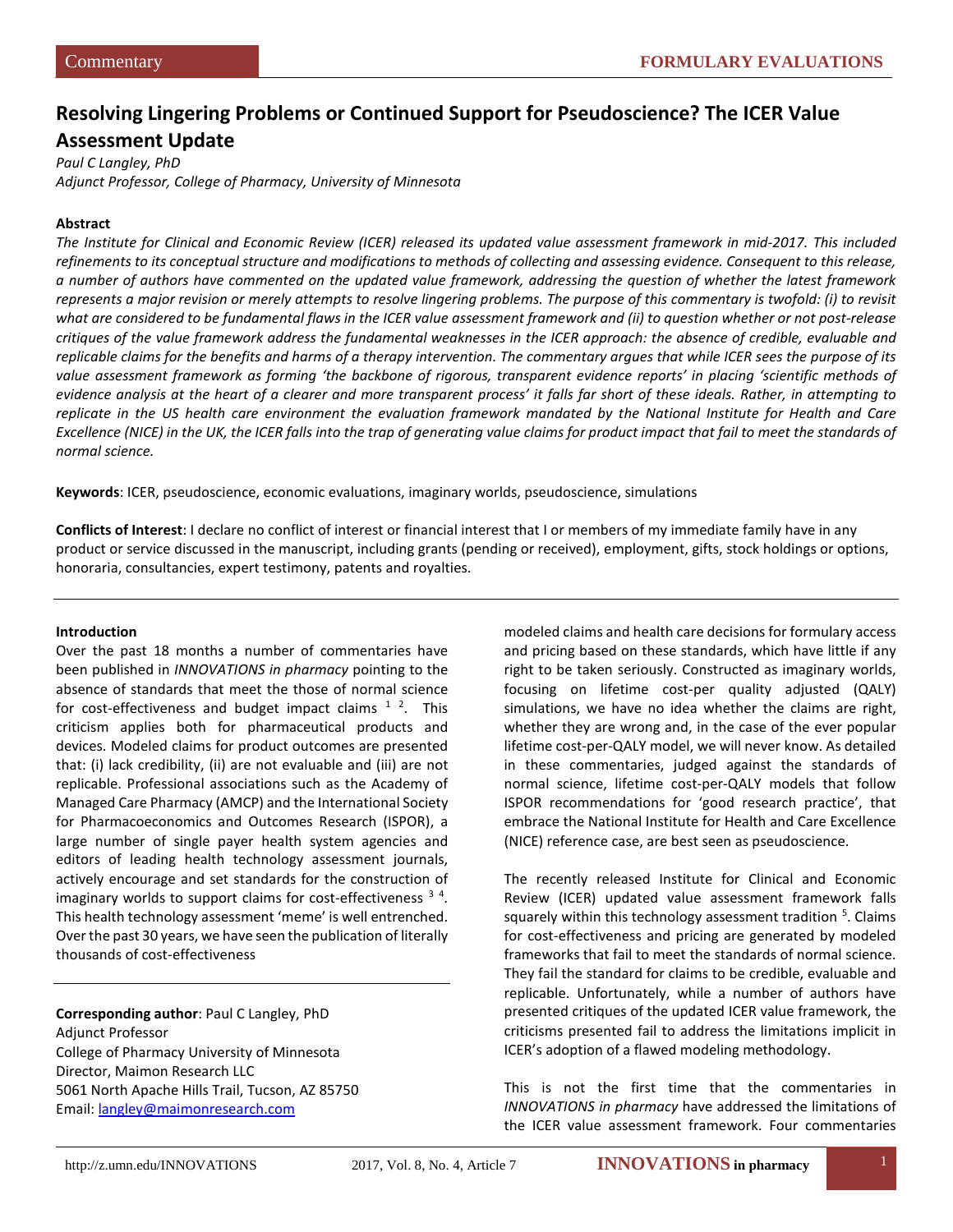have been published on ICER reports: heart failure (Entresto), multiple sclerosis, rheumatoid arthritis and cholesterol reduction (PCSK9 inhibitors) <sup>[6](#page-11-5)</sup><sup>[7](#page-11-6)[8](#page-11-7)[9](#page-11-8)</sup>. Judged by the number of PDF downloads recorded by the University of Minnesota library system, these commentaries have been popular. To date, out of 2,481 PDF downloads for the 28 commentaries published to date (18 November 2017), some 619 (25%) have been for the four ICER reports. The ICER heart failure review has been the most popular with 329 PDF downloads.

The purpose of the present commentary is to revisit the ICER value assessment framework, to include the recent Neumann and Cohen critique of the updated value assessment framework and its claim for legitimacy as the leading standard for drug value evaluation. <sup>10</sup>. Although the ICER might be seen as a force to be reckoned with in health technology assessment, triggering alarm bells in the C-suites of pharmaceutical companies, as Neumann and Cohen put it, this commentary puts the case that this alarm is misplaced. Certainly, manufacturers should be held accountable for claims made for their products. However, seen from the perspective of the standards of normal science rather than from the standards of health technology assessment models and simulations, the ICER assessment framework should be put to one side. It may continue to interest those committed to the construction of non-evaluable claims generated by lifetime cost-per-quality adjusted life year (QALY) models. Unfortunately, we have no idea, and will never have any idea, as to whether the claims made are right or if they are wrong. Even if these modeled claims are justified as being 'for information only', formulary committees would be well advised to reject model based recommendations, relying instead of a technology assessment methodology that generates credible, evaluable and replicable claims for product acceptance, placement and pricing.

#### **ICER Critiques**

Critiques of the ICER value assessment process can be usefully categorized as (i) those that accept the underlying lifetime simulation methodology as the gold-standard for health technology assessment and formulary decisions as opposed to, as in the present case (ii) those who reject lifetime simulations and the construction of imaginary worlds in accepting only those claims for competing products which meet the standards of normal science for hypothesis testing and falsification.

It is important to keep in mind that Neumann and Cohen are committed along with ICER to a core health technology assessment methodology. This puts center stage the construction of lifetime modeled simulations as the basis for comparative product evaluation; a shared commitment to the construction of imaginary worlds. This is see in their endorsement of refinements proposed by ICER: (i) presenting budget impact claims based on a range of product uptake assumptions; (ii) using net drug prices rather than list prices; (iii) increased scrutiny of heterogeneity of treatment effects; (iv) additional measures of clinical benefit; (v) applying lower health utilities for individuals with chronic, severe conditions; and (vi) paying more attention to patient context (e.g., severity of a condition, care giver burden).

Even so, there are lingering concerns. The most prominent of these for Neumann and Cohen is the retention of the threshold budget impact calculation that allows a ceiling expenditure of \$915 million per annum going forward. If this is exceeded in the ICER model calculation then the 'short-term affordability' price should be reduced to compensate. Their objections are not to a budget cap per se, but to the methodology employed. ICER should not be assessing how much payers should spend on a drug; that is the payer's prerogative. Rather, ICER should focus on estimating and disseminating net budget impact forecasts of the impact of new drugs under a range of price, uptake and horizon assumptions.

The second lingering problem is the narrow healthcare perspective taken in the ICER base-case cost-effectiveness case. While this may appeal to payer audiences, ICER should put alongside this a comprehensive societal impact model. This, presumably, would take a lifetime horizon and, once again, generate non-evaluable claims, this time for the societal impact.

The final lingering concern is with the use of cost-effectiveness thresholds. However, it is not the value of the threshold that is the problem, it is the introduction of thresholds into the ICER value assessment in the first place. ICER seems to see itself (mistakenly to the reviewer's minds) as the self-appointed decision maker and not, more appropriately, as an evaluation agency or consultant. It is not ICER's role, unlike the role of NICE in the single payer UK health system, to determine what tradeoffs payers and patients should be willing to make.

Whether these 'lingering concerns' will have any substantive impact on how ICER presents its results and recommendations is a moot point. After all, the terminology itself suggests that these issues are not that important and probably can be resolved by a more extended presentation of modeled scenarios. A more substantive 'lingering concern' might be whether the claims ICER value assessment framework is of any interest to health care decision makers? After all, as Neumann and Cohen conclude:

> *An inherent flaw is that ICER is striving to provide a public good in a fractured US healthcare market, where its private payer audiences have short time horizons and practical constraints that often do not align with societal value.*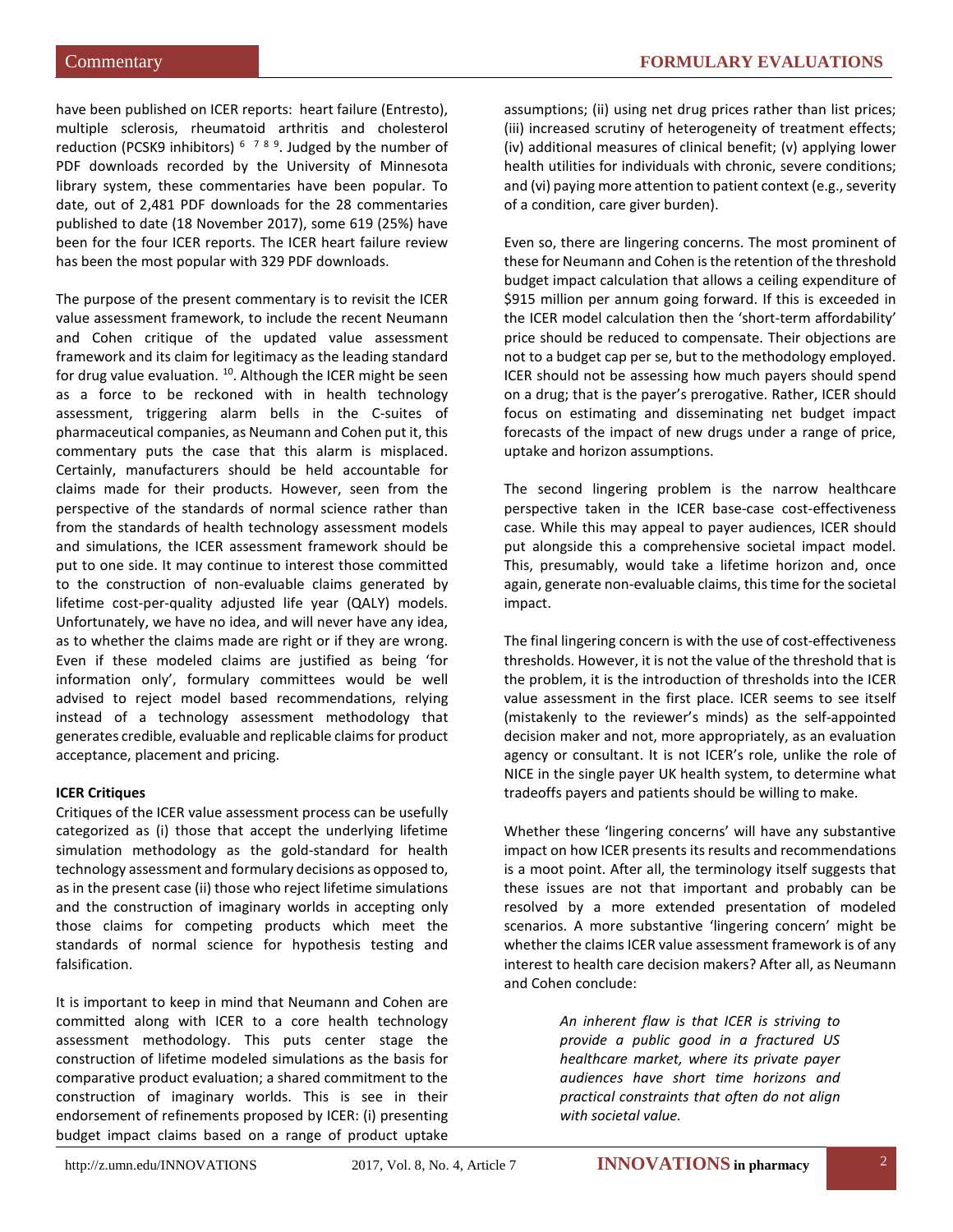If this is the case then the more pertinent argument, which goes to the acceptance of what is seen here as a flawed technology assessment methodology, is whether heath care decision makers are even interested in the ICER value assessment framework. In the wider societal context, whether the construction of imaginary worlds, which the authors accept uncritically, is the gold standard for cost-effectiveness claims?

Note should also be taken of the comments offered by the National Pharmaceutical Council (NPC) on the updated value assessment framework. Again, the NPC accepts the underlying technology assessment methodology<sup>[11](#page-11-10)</sup>. Continuing concerns are: (i) the need to provide transparency through full access to the model so that results can be reproduced and tested; (ii) the continued use of the \$50,000 cost-per-QALTY threshold in voting on ICER recommendations; and (iii) the need to eliminate affordability assessments. At the same time the ICER is complimented on its intention to include a 'cost per consequence' measure in its reports.

NPC concerns are also voiced in their recent comments on a proposed (announced) collaboration between the ICER and the Veterans Administration (VA)  $12$ . Issues raised include: (i) the need to broaden the evidence base for value assessments beyond RCTs in post-product approval analysis and research in the 'unique' VA population; (ii) accommodating the perspective of veterans and their families in complex conditions such as post-traumatic stress disorder (PTSD), loss of limbs, chronic pain and return to work; (iii) capturing a wider set of value inputs and not link benefits to as single value assessment; and (iv) avoid imposing arbitrary spending limits on drugs.

#### **Credibility, Evaluation and Replication**

Unless health care decision makers and, it must be added, pharmaceutical and device manufacturers are prepared to put to one side the currently accepted heath technology assessment commitment to base cost-effectiveness claims on imaginary lifetime constructs, then groups such as ICER will continue to flourish. ICER's access to resources, its effective management, its acceptance by key players and its independent status, will ensure its continued dominance of the health technology assessment space. This should not be taken as a criticism of ICER in its efforts to influence formulary recommendations, placement and pricing. Rather, it is a criticism directed at ICER's acceptance of a flawed technology assessment 'meme' that puts to one side the standards of normal science. If ICER was prepared to focus on claims that were credible, evaluable and replicable then its efforts could be supported. The question is, of course, whether ICER (and groups such as ISPOR and the AMCP) would be prepared to abandon their present position.

For those who have followed the commentaries published in *INNOVATIONS in pharmacy* over the past 18 months, the limitations of the current health technology assessment 'meme' should be well known. For present purposes, as the focus is again on the ICER value assessment framework it is worth restating the key arguments. These can be considered under the following heads:

- Standards of normal science
- Replication and clinical claims
- Claim timeframe
- Willingness-to-pay-thresholds
- Constructing QALYS
- Adherence and persistence
- Pricing and costs
- Potential confounding factors
- Access to the ICER model
- Immunity to feedback

#### **Standards of Normal Science**

The standards of normal science, as they should apply in health technology assessment, are aptly summarized by the motto of the Royal Society (founded 1660; Royal Charter 1662): *Nullius in verba* (take no man's word for it). If a modeled costeffectiveness claim is to meet these standards then it has to: (i) involve the construction of an empirically evaluable, coherent theory and (ii) facilitate the testing of hypotheses through experimentation of observation. A theory is not to be judged by the realism of its assumptions. To argue that a lifetime cost-per-QALY based claim is to be accepted as an input to formulary decision making on the grounds that the simulation is 'realistic' is unacceptable. Not only is it impossible to claim that a simulation projecting forward 20 or 30 years is realistic but, as detailed below, health technology assessment standards in respect of pricing and compliance, ensure that it is not intended to be 'realistic'. Should the claim be that a model is realistic, but not too realistic? Perhaps ICER could collaborate with ISPOR to construct a 'lifetime model realism' scale to rank models where a multiattribute weighting yields a score on a range from  $0 =$  not realistic to  $1 =$  completely realistic?

The standards for hypothesis testing through experimentation and observation have been in place since the  $17<sup>th</sup>$  century  $^{13}$  $^{13}$  $^{13}$ . They demarcate science from pseudoscience or, as more strongly stated by Pigliucci, they demarcate natural selection from intelligent design  $14$ . Failure to accept and meet the standards for experimentation and observation, the core feature of health technology assessment models such as those central to the ICER value assessment framework, effectively put claims made outside the realm of normal science. This criticism applies equally to the ICER as well as single payer agencies such as NICE in the UK, the PBAC in Australia and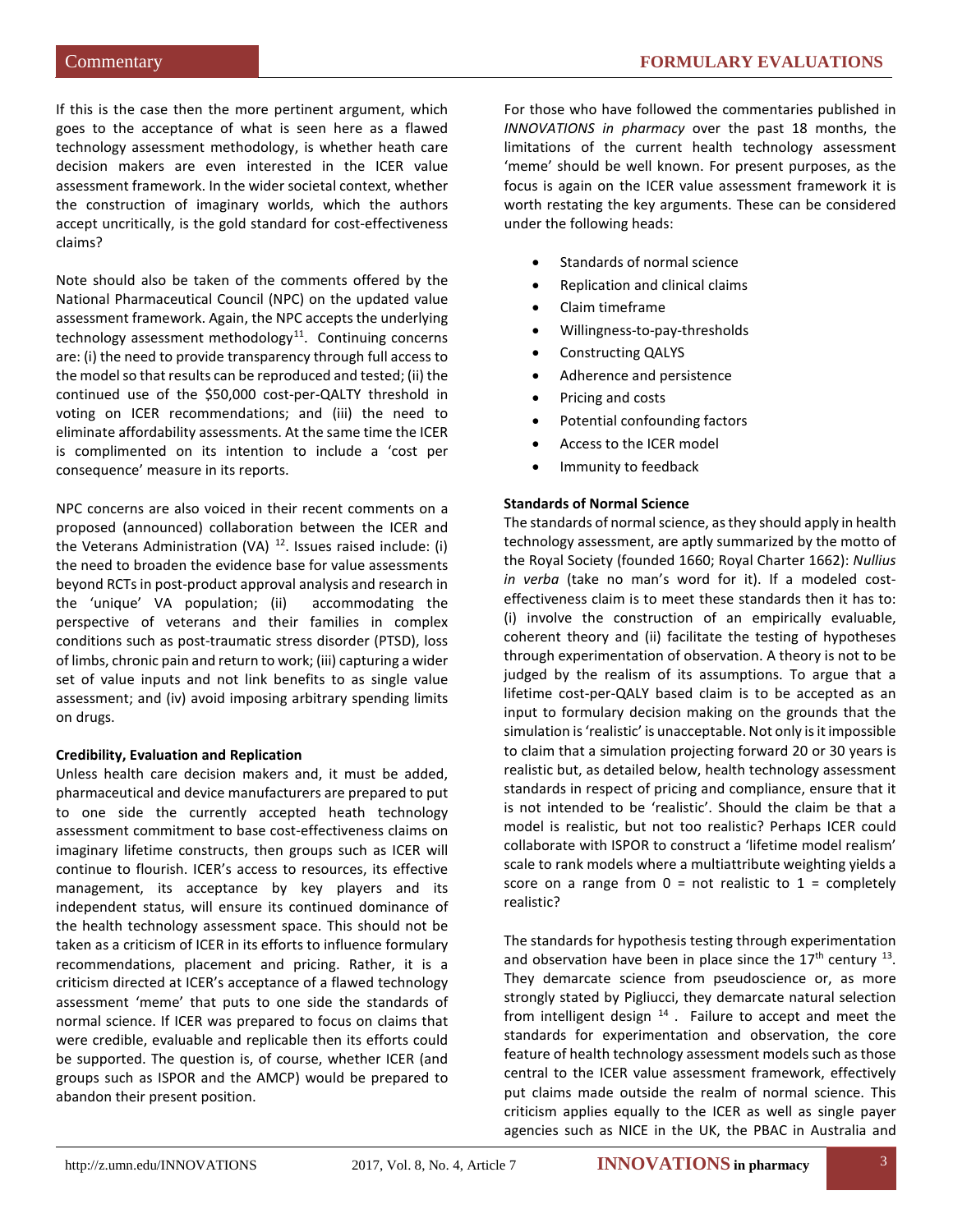PHARMAC in New Zealand. Of course, the fact that NICE embraces the reference standard of constructing imaginary worlds does not mean that others should follow.

It is worth noting that this rejection of the standards of normal science in health technology assessment is recognized and endorsed by practitioners. The position taken in the Canadian health technology guidelines, for example, is quite explicit: *Economic evaluations are designed to inform decisions. As such they are distinct from conventional research activities, which are designed to test hypothese*s [15](#page-11-14). Taken a face value, therefore, health technology assessments in 'informing' decisions on products and devices are not concerned with the benefits and harms that might be evaluated in treatment practice, or on the belief or otherwise in the claims from randomized clinical trials (RCTs) and whether they can be replicated, but in the construction of simulations (imaginary worlds) which are designed to generate non-evaluable claims. In respect of this last point, it should come as no surprise that the Canadian Agency for Drugs and Technologies in Health (CADTH) embraces lifetime cost-per-quality adjusted life year (QALY) models as the gold standard [16.](#page-11-15)

#### **Replication and Clinical Claims**

A feature that the ICER has in common with single payer assessment agencies and, in the US, formulary committees, is the willingness to take clinical claims from Phase 2/3 randomized clinical trials (RCTs) at face value. Rather than taking a critical perspective on the validity of these claims and the extent to which the claims have been replicated, the analysis typically proceeds to an indirect modeling comparison to rank competing products in disease and therapy areas from a limited evidence base, driven by modeled indirect comparisons. It is always important to remember that indirect comparisons and the ranking of interventions are only 'as good' as the technique employed; the question of claims replication is the critical issue.

Clinical claims from pivotal RCTs are typically the primary input to indirect product comparisons. Given that these claims are then extrapolated over the lifetime of the patient in the value assessment simulation, it seems odd that ICER puts to one side any attempt to validate these clinical claims or to suggest how these claims might be validated either through head-to-head RCT comparisons or, more to the point, an assessment of these claims in clinical practice. This neglect stands in contrast to the standards proposed in the Minnesota formulary submission guidelines <sup>[17](#page-11-16) 18</sup>. In the Minnesota guidelines manufacturers are asked to submit, as part of their product dossier, a protocol detailing how the claims made are to be evaluated in treatment practice with the results reported back to the assessment formulary committee. Feedback, as detailed below, is seen as a critical element in formulary acceptance, placement and pricing. Manufacturers are not asked to put forward lifetime simulations to support non-evaluable incremental cost-outcomes claims. Rather, the focus is on clinical and cost-outcomes claims that are credible, evaluable and replicable.

It is worth noting that the requirement for credible claims and a protocol to support those claims is not new. This approach was proposed over 12 years ago in the development of draft guidelines to support formulary committee evaluations of new products as well as disease area and therapeutic class reviews in the WellPoint (now Anthem) health system outcomes based formulary <sup>[19](#page-11-18) 20</sup>.

#### **Claim Timeframe**

The position taken by ICER, and one, as noted above, that is entirely consistent with standards advocated by the AMCP, ISPOR and agencies such as NICE, is that 'the grounding of any evaluation of value should recognize the long-term perspective on both outcomes for patients and costs'. This is achieved by simulations that 'estimate outcomes and costs at the longest feasible time horizon, usually the full lifetime of patients'. In practical terms this means, presumably, that claims for incremental cost-effectiveness are appropriately based on simulations, driven by selected assumptions, which can extend over 20, 30 or even more years. Simulated benefits which might only be realized over many years are thus a 'core' element in the value framework.

Claims based on these simulations, together with the discounting of the simulated stream of benefits and costs, are clearly not intended to be evaluable. Indeed, given the inevitable entry of new products within this timeframe, longterm benefits and harms would presumably accrue to the succession of new products, given patient switching behavior, and not to the present product configuration which is, by assumption, to remain unchanged with patient's adherent to this product over their lifetimes. At the same time, within this modeling framework considerable attention is given to justifying and the construction of health states through which the modeled target population are assumed to progress. This is supported by ISPOR with a range of publications detailing what they see as professional standards for constructing imaginary worlds, together with imaginary world workshops presented regularly at their various global conferences<sup>[21](#page-11-2) [22](#page-11-3)</sup><sup>[23](#page-11-4)</sup>. This level of commitment and reinforcement has guaranteed that the health technology assessment framework is well entrenched. Or, to put it in the language of memes and memeplexes, the role of ISPOR and other technology assessment agencies as high fidelity replicators<sup>[24](#page-11-5)</sup>

#### **Willingness-to-Pay Thresholds**

Although it would be unfair to characterize published models that claim cost-effectiveness for their sponsor's product as nothing more than marketing exercises, it is intriguing that all too often the model generates claims that fall within a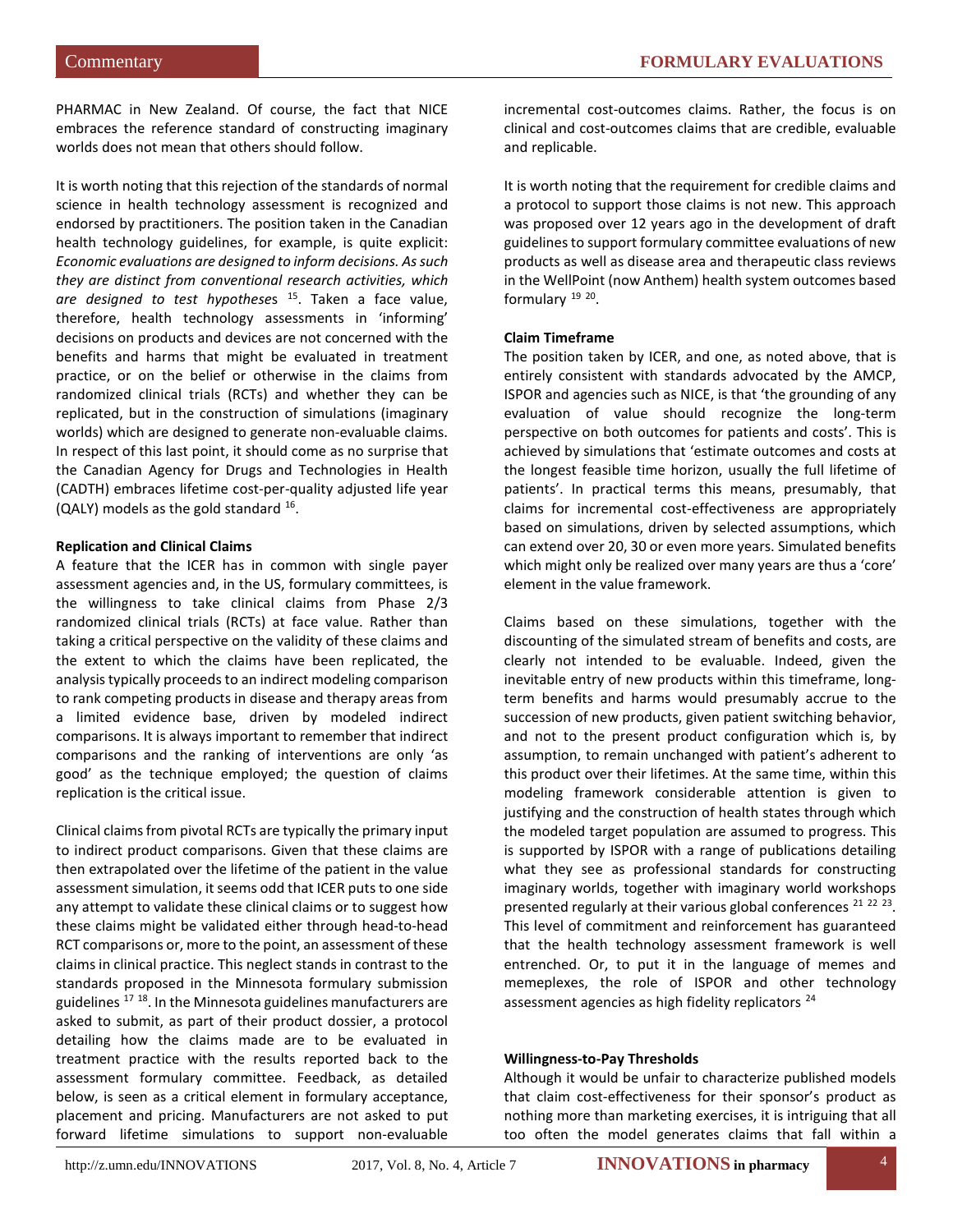willingness-to-pay threshold, and as such the product is claimed to be cost-effective. This has been well documented in commentaries in the *INNOVATIONS in pharmacy* that have reviewed cost-effectiveness studies published in *Value in Health*, *PharmacoEconomics* and the *Journal of Medical Economics [25](#page-11-19) [26](#page-11-20) [27](#page-11-21)*.

It is also instructive to review for individual products the NICE assessment process in the UK where a manufacturer, given the mandatory reference case guidelines for constructing imaginary worlds, submits a modeled claim that is then passed on to a review group who proceed to dissect, restructure and present their version of the modeled imaginary world. This is further evaluated by NICE and, eventually, an agreed future world is presented. Willingness-to-pay thresholds (usually £20,000 per quality adjusted life year) are applied and, with some exceptions, NICE approval of the product. The ICER follows a similar process (NICE-lite) with the exception being that while the model may be constructed by an academic group under contract to ICER, the value assessment model is not put out for independent review. There is certainly a public comment phase following the ICER draft report, but given the time frame involved there is little scope for those comments from stakeholders to be taken on board. The key issue is the absence of a well-documented independent review of the ICER value assessment reporting in the public domain. This, of course, assumes that the participants are in agreement on the contribution of constructing imaginary worlds.

Assuming a specific QALY measure is mandated (in the case of NICE the EQ-5D) with the single payer's agency also mandating willingness-to-pay thresholds, then the there is no debate over whether or not the product, by definition, is cost-effective. This is not, as Neumann and Cohen point out, the case with ICER as it is not the agent of the various US health payers who have, let us assume, agreed on modeled willingness-to-pay thresholds. Assuming, further, that willingness-to-pay is relevant to decision making in the US, they cannot claim a product is cost-effective (with recommendations for price discounting) unless the decision maker concurs with (i) the application of the specific ICER lifetime cost-per-QALY model as one among many modeled options; (ii) the application of an agreed QALY measure; and (iii) the relevance of the ICER willingness-to-pay threshold (or thresholds). At best, as Neumann and Cohen point out, ICER is an evaluator not a selfappointed decision maker.

Unfortunately, in the case of NICE, moving from the early EQ-5D-3L to the later EQ-5D-5L version of the instrument a slight problem has arisen which rather undercuts the claim for a robust and invariant QALY measures as a reference case. A recent report by Wailoo et al of the Decision Support Unit at the University of Sheffield compared response distributions between the 3 level and 5 level versions of the instrument in an assessment of the ability to map between the two measures

<sup>28</sup>. The report found significant statistical differences in the covariates and latent factors between most dimensions of the two instruments and, as a result, moving from three levels to five levels 'is just not just a uniform realignment'. As a result, the two versions of the instrument 'produce substantially different estimates of cost-effectiveness'. While it is possible to map between the two instruments, this may be at the expense of claims for the instrument as a generic measure, with Wailoo et al pointing out that mapping may be only appropriate within disease areas. At the same time, as noted in previous commentaries, there are recent claims that the preferences expressed over hypothetical health states are inconsistent with the assumptions of the multiattribute utility theory that underpins measures such as the EQ-5D  $^{29}$ .

The fact that the US is a diverse ('fractured') health care system with multiple decision makers, makes any broad claim for costeffectiveness in the US impossible. A situation that is made more complex (if not absurd) by the fact that individual decision makers would have had no input whatsoever into the ICER model framework, even to the extent of denying the relevance of a lifetime cost-per-QALY model and thresholds as cutoffs. A situation that remains unchanged with proposed supplementary cost-per-outcome measures. What is the threshold value for cost-per-event avoided? Can diverse health systems agree on a model framework that supports lifetime cost-per-outcome claims? Finally, it should be noted that under the Patient Care and Affordable Care Act (ACA), the Patient Centered Outcomes Research Institute (PCORI) that cost-per-QALY or similar measures cannot be used 'to determine coverage, reimbursement, or incentive programs under Title XVIII' [30.](#page-11-11)

The US is not, however, alone in putting cost-per-QALY claims to one side. While the ICER defends its position by pointing out that this standard has been accepted by many academics, manufacturers and patient groups, it should be pointed out that the acceptance is not universal. Germany, for example, is not interested in QALYs and they have been rejected by the Spanish Ministry of Health  $31 - 32$  $31 - 32$ . In New Zealand, while costper-QALY claims are accepted, the Pharmaceutical Management Agency (PHARMAC) has rejected the application of thresholds. The argument is that given the range of criteria that contribute to formulary decisions and the requirement in New Zealand that pharmaceuticals are kept within a fixed budget, thresholds are inappropriate<sup>33</sup>. As budgets vary from year-to-year, there is no threshold below which a pharmaceutical is considered cost-effective.

There is the real possibility that technology assessment decisions may have to abandon cost-per-QALY assessments as the universal gold standard for resource allocation and formulary assessment in favor of more disaggregated, disease specific measures. Even if ICER continues to argue for a costper-QALY value assessment, there are concerns that in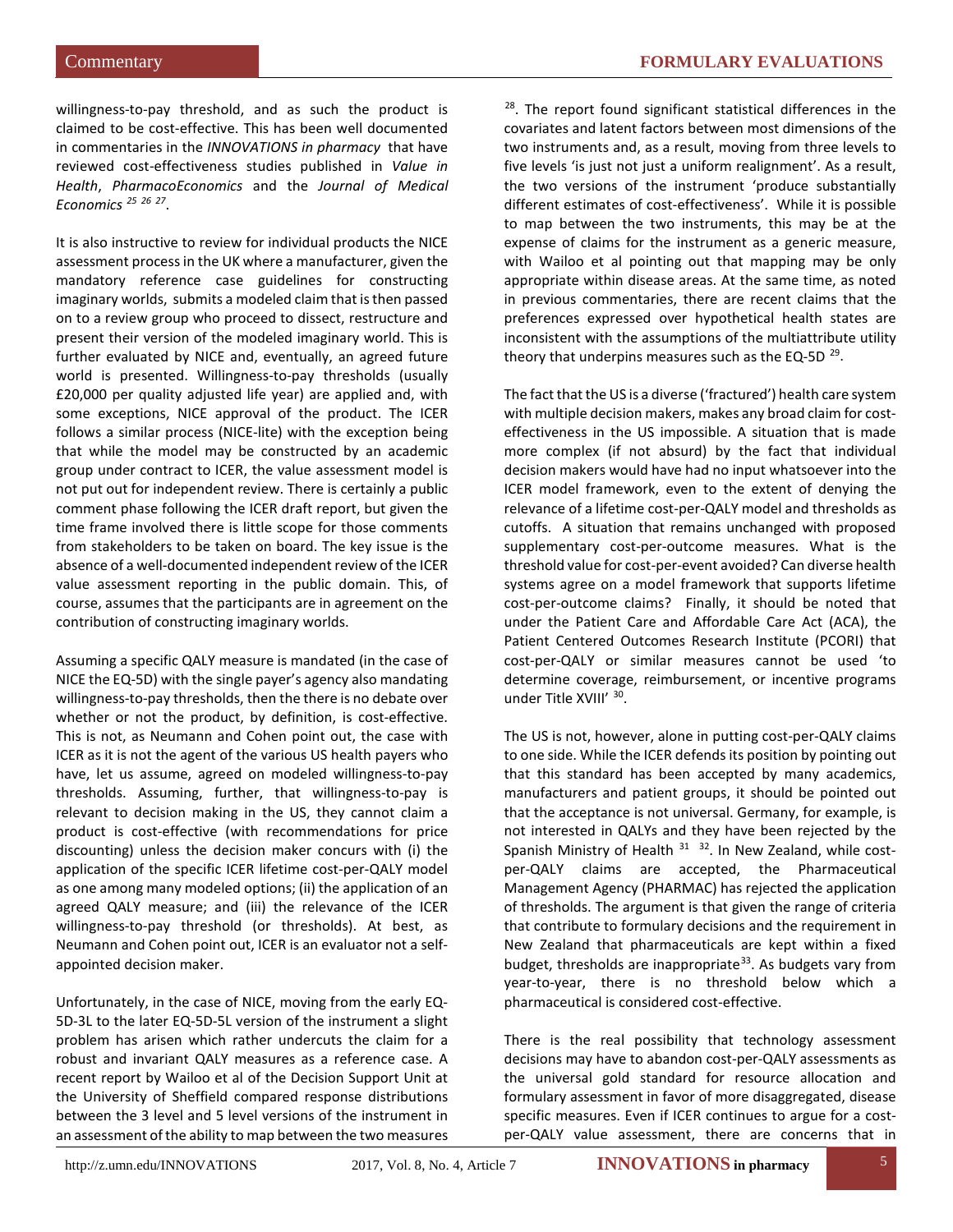constructing incremental cost-per-QALY simulations with QALY measures that are taken from the literature, the measures captured in the simulation may not be compatible across the products assessed or for comparisons between ICER reports for different products in a range of disease areas. Threshold cost-per-QALY claims are only relevant, assuming that the QALY threshold is accepted, if resources are allocated across disease areas utilizing a common QALY instrument. ICER should commit, presumably, to a common QALY measure used across all its value assessments.

It is worth noting that the ICER updated value assessment rejects multicriteria decision analysis (MCDA) because it does not believe 'that the methods for weighting individual elements are robust enough' to ensure the reliability of value judgements . It has found the technique 'too complicated for reliable use'. A criticism that might equally well apply to its modeling for value assessment thresholds and budget impacts.

#### **Constructing QALYS**

It is possibly surprising that, given the lack of interest in the US and the outright bar on the application of cost-per-QALY based claims and thresholds under the ACA that the ICER perseveres with a value assessment framework that has, as its centerpiece for pricing recommendations, cost-per-QALY thresholds generated by imaginary worlds. Given this, it is important also to note that the QALY measures utilized in lifetime cost-per-QALY claims are often cobbled together from the literature. Literature sources are culled for utility measures, covering both generic and disease specific measures in an attempt to generate 'acceptable' measures to capture the health states of the constructed target population as it progresses over its lifetime health state experiences. Heath states which, in turn, are literature based constructs. This practice is defended and any criticisms are deflected by the model builder arguing for input parameter distributions and various sensitivity analyses to support claims expressed in probabilistic terms.

Adopting the QALY as the outcome gold standard, of course, effectively precludes any empirical evaluation of clams made for competing products. In the US (and in other jurisdictions) QALYs are not regularly generated as part of patient electronic medical records (EMRs) or as part of administrative data sets whether these are from physician practices or hospital records. Indeed, even if there was an effort to collect QALY measures, there would be the further question of which QALY measure, generic or disease specific, to collect. A situation that is made even more absurd by the difficulty of crosswalking one QALY measure to another. As noted, it seems as if the intent of those advocating standards for health technology assessment have gone out of their way to ensure that claims made, with the lifetime cost-per-QALY ( NICE reference case) paradigm are impossible to evaluate [34](#page-11-25).

A question that ICER needs to address in each of its modeled lifetime value assessments is compliance with therapy. There is now abundant evidence that few patients are either adherent to or persistent with therapy in the long-term; that is, beyond two or three years. If this is the case, as pointed out some time ago in the commentary on the ICER heart failure analysis, if patients are not persistent with therapy why do simulations continue to assume compliance over the lifetime of the patient? This neglect is also puzzling given the attention to product uptake assumptions proposed by the ICER is this revised value assessment. This is not always the case. ICER in its recent value assessment of the VMAT2 inhibitors includes discontinuation of therapy in modeling tardive dyskinesia $35$ . However, this appears to be the exception rather than the rule. The obvious question is why this is not introduced across the board.

It is certainly possible to introduce assumptions regarding adherence and persistence with therapy into lifetime simulation models. Whether it is worth the while is debatable. A more useful approach, if the focus is on a commitment to generating evaluable claims, would be to focus on the short term. With access to an ICER model it would be entirely possible to reformulate the model to accommodate compliance behavior. This, from ICER's perspective would be risky as it could change completely claims for incremental costeffectiveness to those based on short term QALY outcomes (assuming that QALYs measured over a short time horizon are meaningful). If, for example, the claim made is that the benefits to patients only accrue in the long term *to the minority who are compliant with therapy over this timeframe* then any long-term incremental cost-effectiveness claim would be qualified by outcomes for those patients who dropped out from therapy. This situation would be made more complex if assumptions were made as to differential compliance behavior across products in the therapeutic area. Perhaps ICER could consider as a standard element of their value assessment evaluable modeled claims for each of the first 3 years following index prescription.

#### **Pricing and Costs**

The ICER modeling of cost-effectiveness 'will not routinely make estimates of price changes across comparator treatments linked to patent and exclusivity time horizons'. As pointed out in the ICER commentaries in *INNOVATIONS in Pharmacy*, to assume the absence of pricing changes in pharmaceuticals (and other medical resource inputs) is rather odd given the evidence for manufacturer's pricing policies to regularly increase unit price, often far in excess of any medical price inflation index. ICER's defense is that 'assumptions about price changes are not currently the standard in health technology assessment agency cost-effectiveness analyses ' as it is 'very difficult to predict the pricing landscape many years into the future …'. There is no disagreement with that point although it might be added that (i) if price increases are built

#### **Adherence and Persistence**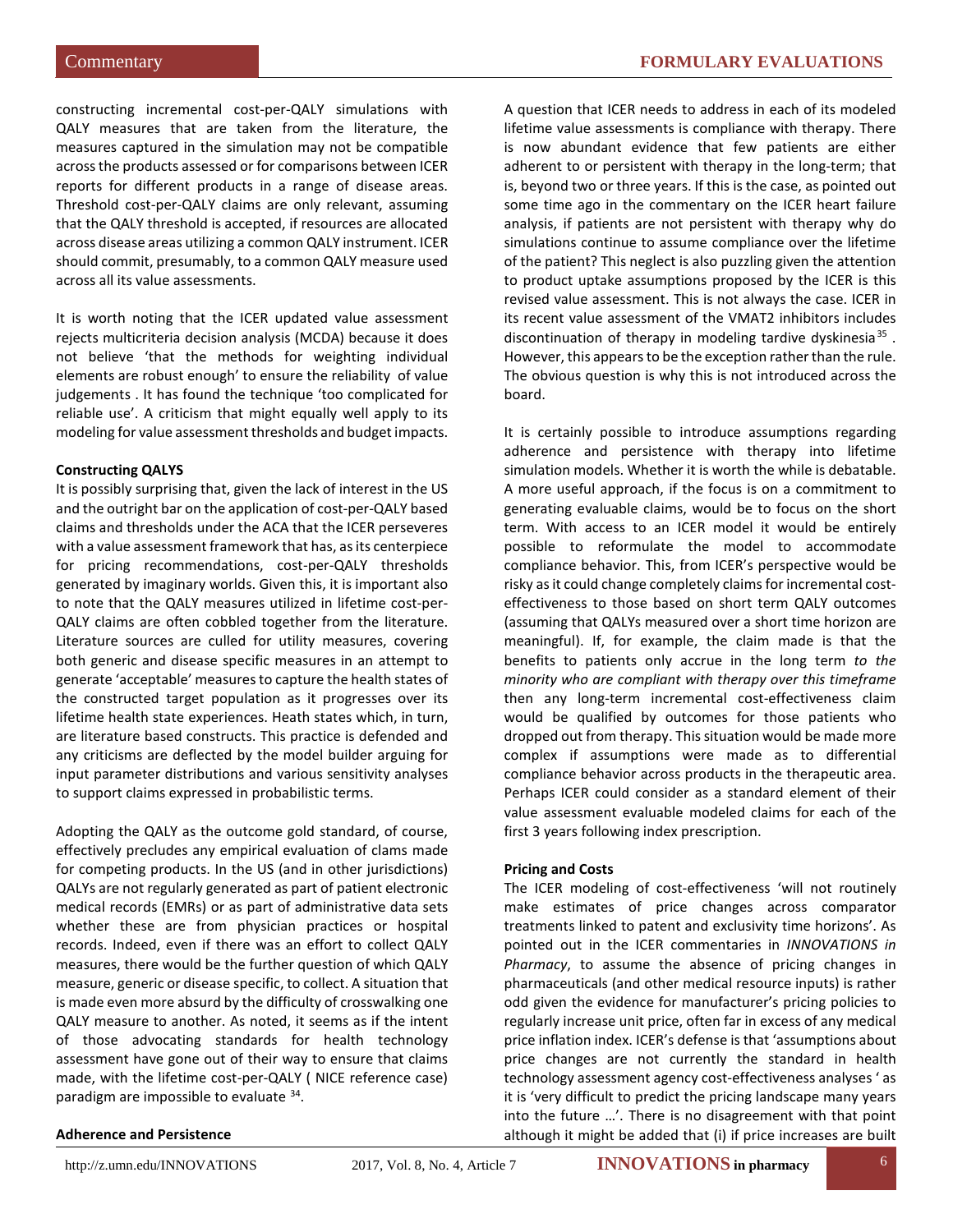into the imaginary world(s) scenario, there is no reason to assume there will be a consistent pricing policy across products in a disease or therapy area and (ii) pricing decisions may respond to ICER recommendations for discounting. A more believable response might be: if this is the case, why not admit the virtual impossibility of long-term simulations that might conceivable bear any relation to a possible future reality and focus, as recommended here, on short-term credible claims with feedback to decision makers? After all, if you claim that your lifetime simulation should be realistic why put to one side pricing assumptions which are, on the evidence for past pricing behavior, an integral part of any cost-effectiveness simulation?

#### **Potential Confounding Factors**

Again, there is now ample evidence that the response to therapy within a target patient population depends on a range of potential confounding factors. These may include comorbidities such as diabetes and cardiovascular disease in older populations, the presence of depression, anxiety, sleep disorders and pain, as well as access to care and employment status. While ICER may consider these as 'contextual considerations' which may be put to one side consequent to a vote by 'stakeholders' as to their potential benefits and disadvantages, the concern is that the modeling framework is ever further distanced from any claims for realism in its future scenario-driven reality.

Creating lifetime simulation models that deliberate exclude factors such as compliance, pricing and costs and a range of other confounding factors must raise doubts again as to whether or not the commitment to a lifetime technology assessment 'meme' is a worthwhile endeavor. The defense that 'this is what everyone does' is not acceptable. It puts to one side any notion of progress in health care decision making in favor of adhering to and attempting to further refine what might be considered a bankrupt methodology. One is reminded of the question of why a driver who has lost his car keys at night only looks in the area around the lamppost: the response being  $-$  " that is where the light is".

#### **Access to the ICER Model**

The question of whether or not access to the ICER costeffectiveness model might resolve issues depends on the underlying structure and assumptions of the model itself and the belief reviewers have in the merits of the lifetime model exercise.. If the model is designed to generate non-evaluable claims then, unless by dint of major restructuring, it is doubtful if one can translate the model into one that is capable of generating credible and evaluable claims. If so, then access to the model is clearly a waste of time. All access allows is to simply rearrange deckchairs. Competing claims may emerge, but these will still be variations on a theme: the claims are still non-evaluable. Presenting external reviews with access to a lifetime cost-per-QALY model which, within presumably limits set by ICER on the ability to challenge or manipulate the underlying structure of the model means we are still left with a model that fails to meet the standards of normal science.

Understandably, ICER appears reluctant to release their model to independent assessors or to health system decision makers. The problem is, of course, that there can be, as demonstrated in the literature, a plethora of models, each sponsored by competing interests. Releasing the ICER model to public scrutiny runs the risk of encouraging competing models with the result that, from the payers' perspective in a fragmented health system, decisions would have to be made across competing imaginary futures. It is entirely possible that with model competitions, one class of models might incorporate pricing projection and assumptions regarding adherence and persistence behavior while another class, including the ICER model, excludes these. A situation, it might be noted that has been addressed in the *INNOVATIONS in pharmacy*  commentaries for lifetime simulation models in diabetes mellitus. Taking its cue from the Mt Hood challenge meeting in diabetes modeling, ICER might consider sponsoring model competitions in specific disease areas as a prelude to releasing a value assessment report [36](#page-11-27).

#### **Immunity to Feedback**

Of course, if ICER was prepared to concede that there is a need to develop modeling frameworks that were capable of generating short-term evaluable claims that could be driven by a protocol that generated feedback to a formulary committee, then the issue of competing imaginary worlds might be usefully resolved. Unfortunately, this is most unlikely to occur given ICER's commitment to a NICE-lite lifetime cost-per-QALY methodology. This is made quite clear in the revised value assessment framework which is, to make the point once again, only one of a potential range of competing value assessment frameworks that could be sponsored by other independent agencies.

If manufacturers, pharmacy benefit managers and health care systems are to take ICER claims for cost-effectiveness, pricing and budget impact at face value, then it is presumably incumbent upon ICER to provide a value framework that generates feedback to decision makers. Unfortunately, this is not the case. Indeed, the ICER value framework would appear to be designed to exclude effectively any feedback to decision makers. Decision makers are forced to either accept or reject the ICER lifetime modeled recommendations and their claims for comparative benefits and harms. There is no mechanism which, as a new product or device is introduced to treatment practice, allows decision makers to evaluate the merits of the ICER claims; let alone the validity of the assumptions which are built into the ICER models. While a model, as noted above should not be judged on the validity/reality of its assumptions, there are critical assumptions, notably in respect of adherence and persistence that if excluded cast doubt on the overall merit of the exercise.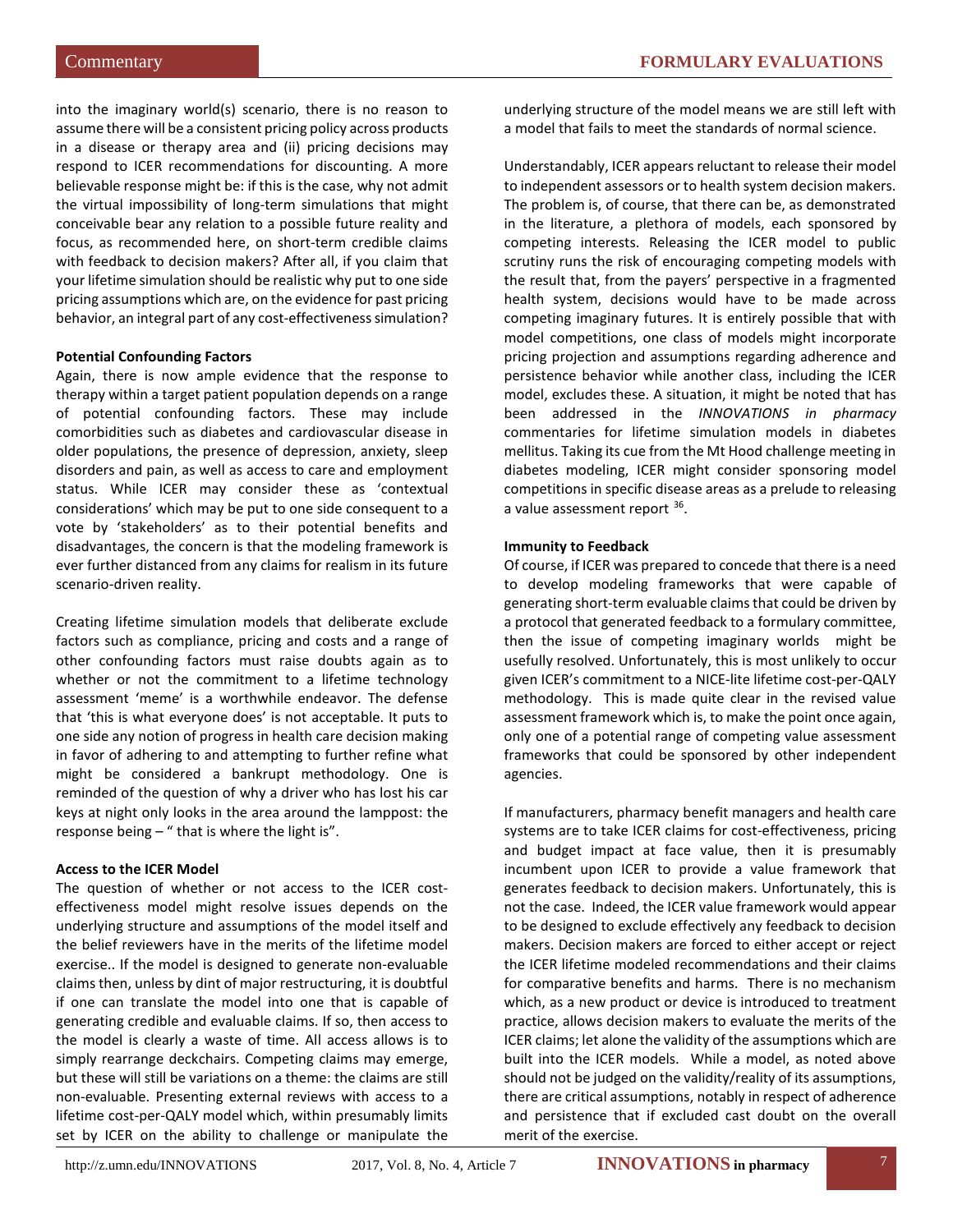The current ready access to internet-based reporting platformsto support RCT and observational studies at low cost and in real time provide a vehicle for feedback on evaluable claims in a timeframe relevant to health care decision makers, physicians and patients. Protocols can be implemented in target populations where, as detailed below, patients can report on-line in real time with these responses supported by reports from the electronic medical record (EMR). The ready access to these platforms gives further support to the development of short-term modeled claims that meet the standards of normal science. Hypotheses can be tested through experimentation and observation. There is also feedback to model builders who can assess the strengths and weaknesses of their models, setting the stage for more robust model frameworks.

#### **Conclusions**

Once a commitment is made in incremental cost-outcomes analysis to a lifetime perspective any claims made for clinical outcomes, cost-consequences and quality of life are, by definition, non-evaluable. Even if the model builder builds in credible claims that may be evaluated in the short-term, we are still in the position of not knowing whether the ICER lifetime recommendations are right or whether they are wrong; and we will never know. While this commitment to the construction of what are best described as imaginary worlds may be defended in terms that they are not meant to generate testable hypotheses but rather to provide 'information' for decision makers, the decision maker has no basis for either accepting or rejecting the claims. As far as the decision maker is concerned the simulation is best seen as a 'black box' that could equally well be re-engineered to generate competing claims. Arguments that the simulation is 'realistic' are simply not acceptable when the simulation fails to accommodate, for example, assumptions as to anticipated compliance and pricing behavior. Unfortunately, even if such assumptions were built into the model, the lifetime perspective adopted guarantees that any claims made fail to meet the standards of normal science.

Can the ICER position be challenged? Quite clearly it can be as this commentary has outlined. The challenge, however, is not to ICER itself as it can continue to further refine its value assessment framework and the continued modeling of imaginary worlds. The challenge is to the mainstream health technology assessment belief in the information value of lifetime, cost-per-QALY imaginary worlds irrespective of whether these are narrowly payer focused or whether they attempt a wider, yet still imaginary construct, which takes a societal perspective.

The essential point is that those taking up the challenge to this commitment to constructing imaginary worlds accept the standards of normal science: health technology assessment

claims must be credible, evaluable and replicable in a timeframe that is relevant to decision makers. But who will mount the challenge? ISPOR and associated professional groups are not candidates: they have too much sunk capital in the 'information vs. hypothesis testing' technology assessment meme. The obvious candidates are, on the one hand, health care systems and their various formulary committees while, on the other hand, pharmaceutical and device manufacturers.

From the formulary committee perspective standards have already been proposed in the Minnesota guidelines. Adoption of these guidelines by a major health system would clearly act as a catalyst in bringing manufacturers in line. A complementary scenario would be where a major manufacturer, possibly acting in tandem with a health system, announced that it was focusing its health technology assessment resources on developing models that, once again, were designed to generate credible, evaluable and replicable claims in a timeframe that is relevant to decision makers. Submissions to healthcare systems, following an unsolicited request for a product dossier would detail and, at the same time, propose how the claims could be evaluated in target patient populations.

From a strategic perspective, the commitment by a manufacturer to abandoning the current, mainstream technology assessment 'meme' in favor of one that met the standards of normal science has few downside risks. Apart from objections from professional and other technology assessment groups, the principal beneficiaries would be decision makers, physicians and patients in health care systems. For the first time a manufacturer would commit to generating claims and assessment protocols that would be evaluated in real time, providing ongoing feedback. This engagement would not, of course, have to be repeated across clients. Given the typical rate of uptake of new products, 'first adopter' health systems could be the vehicle for claims assessment and feedback. These 'first adopters' could reflect the disparate nature of the US healthcare system with evaluations targeted to specific patient groups within systems such as the Veterans Administration, capturing patient characteristics specific to that system.

The first step for a manufacturer would be to announce that it was investing in a technology assessment process that recognized the importance of generating credible and evaluable claims. This would be seen as a natural extension of its commitment to high quality RCTs that, by definition, met the standards of normal science. The shortcomings of the present standards would be detailed, pointing to the real time information vacuum that exists in focusing technology assessment activities on the construction of any number of competing imaginary worlds, where claims for costeffectiveness and pricing adjustments are not to be taken seriously.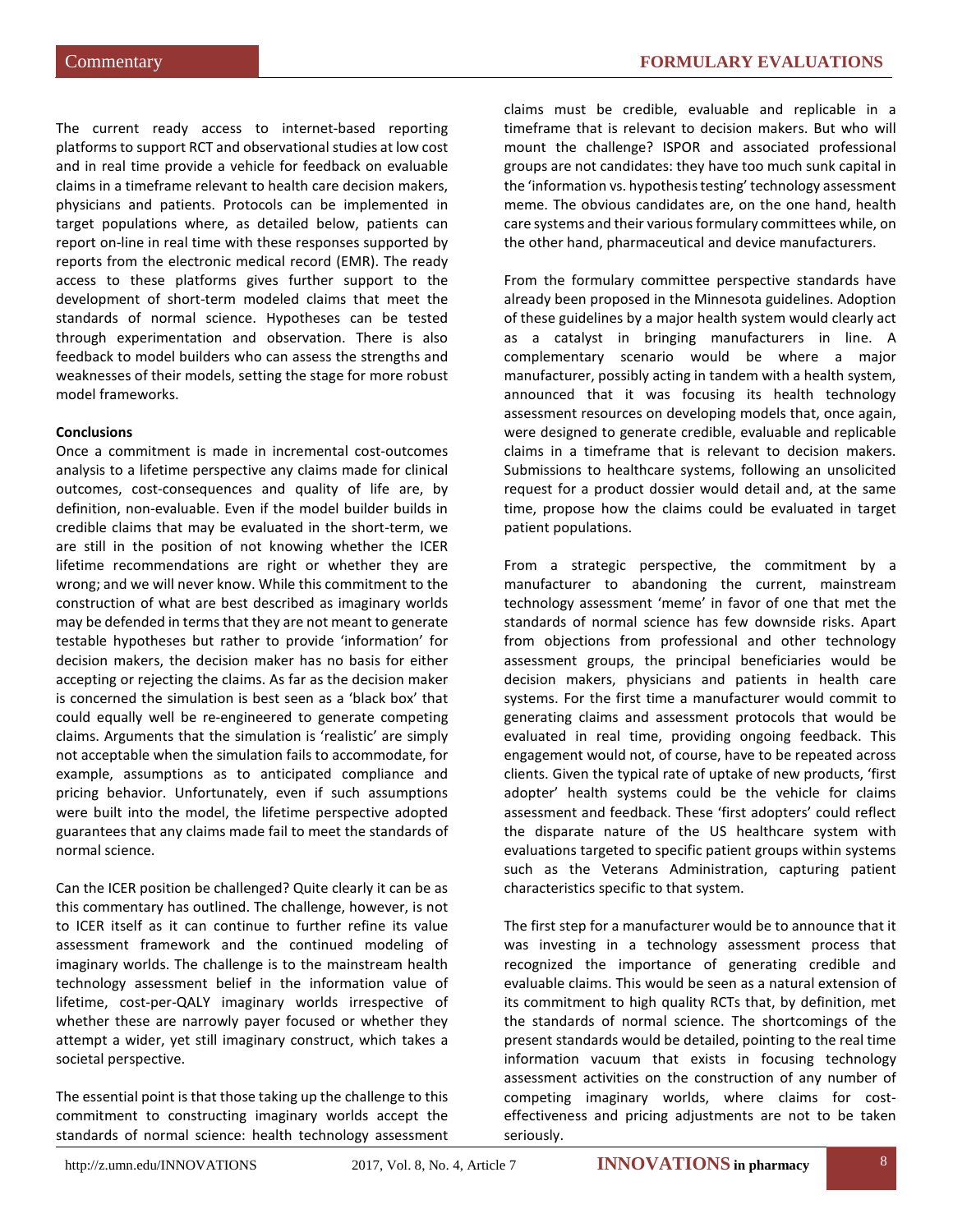Second, the manufacturer would have to align internal activities to drawing up a set of standards for short term modeling to support clinical, cost-effective and budget impact claims. Protocols for claims assessment, specific to disease and therapeutic area, would be agreed. These elements would be combined in a dossier structure to meet unsolicited requests from health systems.

Third, standards would have to be agreed for protocol implementation and reporting. Given time and resource constraints, observational tracking studies would be the preferred option. The design of the tracking study, which could combine elements from the electronic medical record (EMR) as well as study specific patient questionnaires supported by internet-based platforms, would be detailed and agreed with the health system and physician practices. Finally, a publication strategy would be detailed, to include prior media release and presentations announcing the adoption of this evaluable claims strategy.

From the perspective of meeting the standards of normal science in health technology assessment, it is a moot point as to how sustainable is the present commitment to the construction of lifetime cost-per-QALY models. Certainly, the alternative presented here is achievable. At the same time, it is of interest to speculate on how adoption of this commitment to evaluable claims would resonate outside of the US. As detailed in the *INNOVATION in Pharmacy* commentaries, many single payer systems have mandated lifetime cost-per-QALY models in product and device submissions, and where willingness-to-pay thresholds are in place, their impact for pricing and formulary acceptance. However, the ability to actually track evaluable modeled claims through low cost internet-based reporting platforms offers agencies the option of redrafting their guidelines to focus on evaluation, replication and feedback. Whether this option is taken up remains an open question.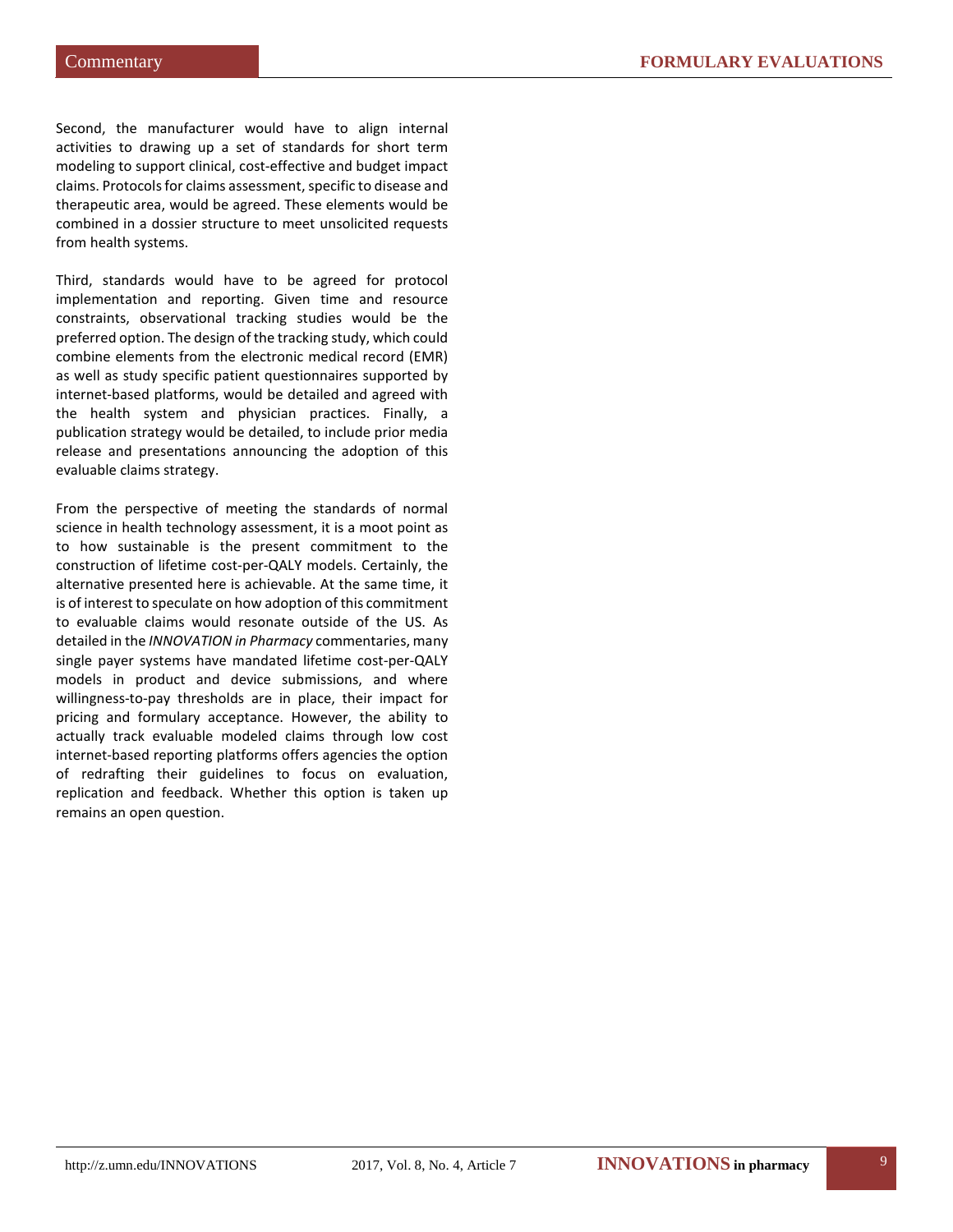#### **References**

 $\overline{a}$ 

<sup>1</sup>INNOVATIONS in pharmacy. Formulary Evaluations.<https://pubs.lib.umn.edu/innovations/formulary-evaluations/>

<sup>2</sup> Langley PC. Intelligent Design and Imaginary Worlds in Cost-Effectiveness Claims: An Overview of Commentaries in INNOVATIONS in pharmacy from July 2016 to February 2017. *Inov Pharm.* 2017;8(1): Article 22.<https://pubs.lib.umn.edu/innovations/vol8/iss1/22>

<sup>3</sup> Langley PC. Modeling Imaginary Worlds: Version 4 of the AMCP Format for Formulary Submissions. *Inov Pharm.* 2016;7(2): Article 11.<https://pubs.lib.umn.edu/innovations/vol7/iss2/11>

<sup>4</sup> Langley PC, Rhee T. The Imaginary Worlds of ISPOR: Modeled Cost-Effectiveness Claims Published in Value in Health from January 2016 to December 2016. *Inov Pharm.* 2017;8(2): Article 14[. https://pubs.lib.umn.edu/innovations/vol8/iss2/14](https://pubs.lib.umn.edu/innovations/vol8/iss2/14)

<sup>5</sup> Institute for Clinical and Economic Review (ICER). Overview of the ICER value assessment framework and update for 2017-2019. <https://icer-review.org/wp-content/uploads/2017/06/ICER-value-assessment-framework-update-FINAL-062217.pdf>

<sup>6</sup> Langley PC. Cost-Effectiveness and Formulary Evaluation: Imaginary Worlds and Entresto Claims in Heart Failure. *Inov Pharm.*  2016;7(3): Article 6[. https://pubs.lib.umn.edu/innovations/vol7/iss3/6](https://pubs.lib.umn.edu/innovations/vol7/iss3/6)

 $<sup>7</sup>$  Langley PC. Multiple Sclerosis and the Comparative Value Disease Modifying Therapy Report of the Institute for Clinical and</sup> Economic Review (ICER). *Inov Pharm.* 2017;8(1): Article 12.<https://pubs.lib.umn.edu/innovations/vol8/iss1/12>

<sup>8</sup> Langley PC. Imaginary Worlds and the Institute for Clinical and Economic Review (ICER) Evidence Report: Targeted Immune Modulators for Rheumatoid Arthritis. *Inov Pharm.* 2017;8(2): Article 10[. https://pubs.lib.umn.edu/innovations/vol8/iss2/10](https://pubs.lib.umn.edu/innovations/vol8/iss2/10)

<sup>9</sup> Langley PC. Rush to Judgement: Imaginary Worlds and Cost-Outcomes Claims for PCSK9 Inhibitors. *Inov Pharm.* 2017;8(2): Article 11.<https://pubs.lib.umn.edu/innovations/vol8/iss2/11>

<sup>10</sup>Neumann PJ, Cohen JT. ICER's revised value assessment framework for 2017-2019: A critique. *PharmacoEconomics*. 2017;35:977-980

<sup>11</sup> NPC evaluates ICER's revised value assessment framework[. http://www.npcnow.org/blog/npc-evaluates-icers-revised-value](http://www.npcnow.org/blog/npc-evaluates-icers-revised-value-assessment-framework?utm_source=NPC+Contact+List&utm_campaign=1d1b048abf-EMAIL_CAMPAIGN_2017_06_22&utm_medium=email&utm_term=0_3ddd3927eb-1d1b048abf-198281001)[assessment-framework?utm\\_source=NPC+Contact+List&utm\\_campaign=1d1b048abf-](http://www.npcnow.org/blog/npc-evaluates-icers-revised-value-assessment-framework?utm_source=NPC+Contact+List&utm_campaign=1d1b048abf-EMAIL_CAMPAIGN_2017_06_22&utm_medium=email&utm_term=0_3ddd3927eb-1d1b048abf-198281001)[EMAIL\\_CAMPAIGN\\_2017\\_06\\_22&utm\\_medium=email&utm\\_term=0\\_3ddd3927eb-1d1b048abf-198281001](http://www.npcnow.org/blog/npc-evaluates-icers-revised-value-assessment-framework?utm_source=NPC+Contact+List&utm_campaign=1d1b048abf-EMAIL_CAMPAIGN_2017_06_22&utm_medium=email&utm_term=0_3ddd3927eb-1d1b048abf-198281001)

<sup>12</sup> <http://www.npcnow.org/blog/why-va-should-proceed-caution-icer-collaboration>

<sup>13</sup> Wootton D. The Invention of Science. New York: Harper, 2015

<sup>14</sup> Pigliucci M. Nonsence on Stilts: How to tell science from bunk. Chicago: Chgicago University Press, 2010

<sup>15</sup> Canadian Agency for Drugs and Technologies in Health (CADTH). Guidelines for the Economic Evaluation of Health Technologies: Canada (4th Ed). Ottawa: CADTH, 2017i

<sup>16</sup> Langley PC. True North: Building Imaginary Worlds with the Revised Canadian (CADTH) Guidelines for Health Technology Assessment. *Inov Pharm.* 2017;8(2): Article 9[. https://pubs.lib.umn.edu/innovations/vol8/iss2/9](https://pubs.lib.umn.edu/innovations/vol8/iss2/9)

<sup>17</sup> Program in Social and Administrative Pharmacy, College of Pharmacy, University of Minnesota. Guidelines for Formulary Evaluation (Proposed) version 2. December 2016. [https://www.pharmacy.umn.edu/sites/pharmacy.umn.edu/files/minnesota\\_guidelines\\_december\\_2016.pdf](https://www.pharmacy.umn.edu/sites/pharmacy.umn.edu/files/minnesota_guidelines_december_2016.pdf)

<sup>18</sup> Langley PC. Nullius in verba: Version 2.0 of the University of Minnesota, School of Social and Administrative Pharmacy Program, Proposed Guidelines for Formulary Evaluation. *Inov Pharm.* 2016;7(4): Article 16.<https://pubs.lib.umn.edu/innovations/vol7/iss4/16>